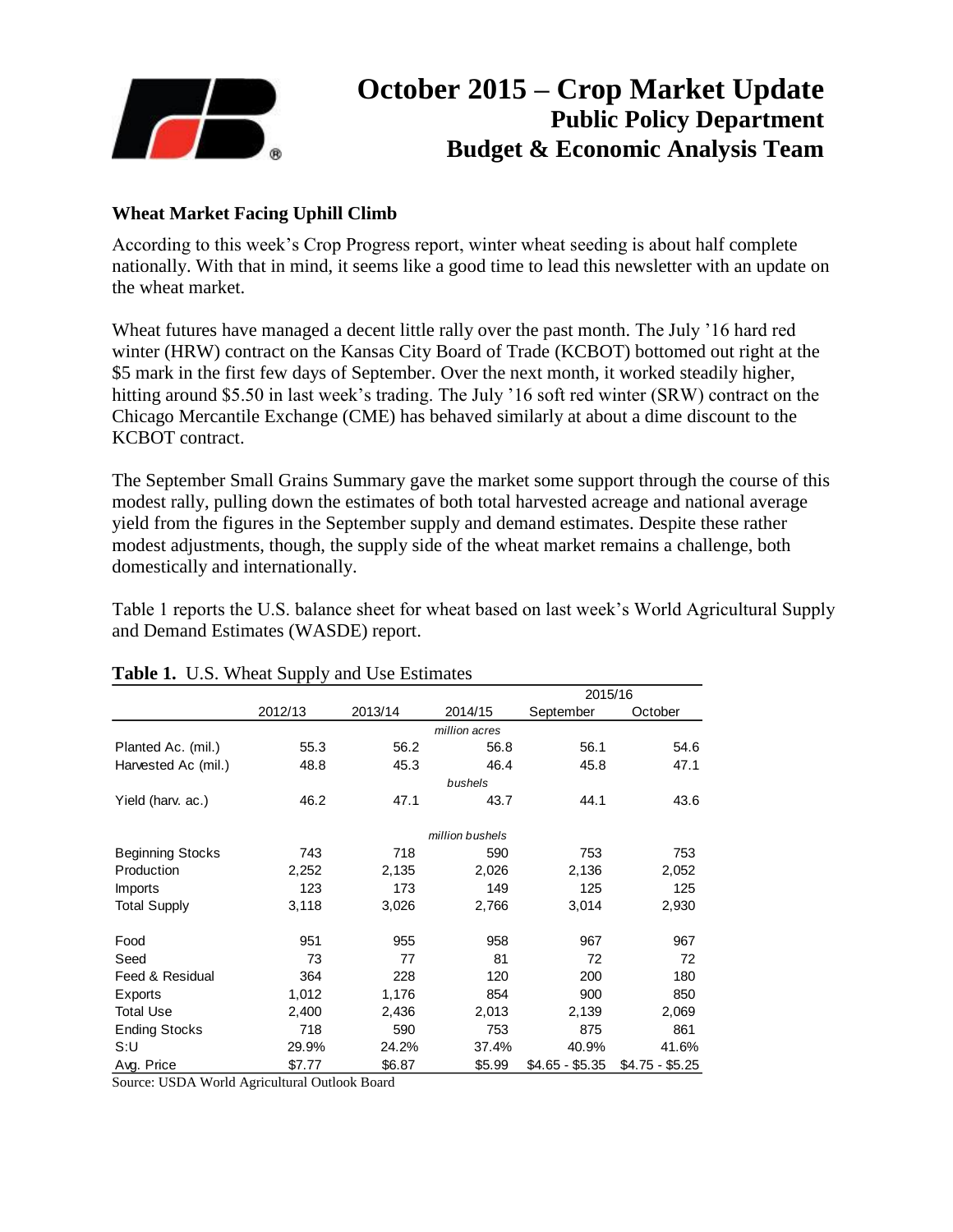The tweaks to production were mostly offset by reduced projections for feed/residual use and exports. In fact, while ending stocks are projected just a touch lower in October than they were in September, the stocks-to-use ratio actually got a little worse due to the 70 million bushel drop in projected total use. As a percentage of use, stocks are projected to reach the second highest level of the past 25 years (second to a 48 percent stocks-to-use ratio at the end of the 2009/10 marketing year). There is clearly an adequate supply of wheat in the U.S.

So what about the world situation? Actually, it mirrors the U.S. situation pretty closely. For 2015/16, world wheat production is estimated at a record level of 732.8 million metric tons (mmt). Offtake is also projected at a record level of 716.4 mmt; however, the balance still leaves stocks at the impressive level of 228.49 mmt. This equates to a stocks-to-use ratio of 31.9 percent. Figure 1 provides some historical perspective on wheat stocks, plotting the ending stocks-to-use ratio for world wheat over the past 20 years.



Data Source: USDA Foreign Agricultural Service, PSD Online **Figure 1.** World Wheat Ending Stocks as a Percent of Total Use: 1996/97 through 2015/16F

If the current forecast holds, the 2015/16 ending stocks-to-use will be the highest world wheat stocks-to-use since 2001/02, a time when wheat prices couldn't break over \$3. This is not, by any means, to imply that we are headed for sub-\$3 wheat prices – a lot has changed since the early 2000s. But it is clear that wheat supplies are plenty large enough to present a real challenge to the market as we move on through the marketing year.

## **Not Much Surprise in October Corn and Soybean Estimates**

For corn and soybeans, last week's reports didn't include any major surprises. For corn, the consensus forecast based on pre-report estimates was for both harvested acreage and yield to be revised down from the September figures. The actual figures from USDA pulled harvested acres down a little more than the pre-reports anticipated, but bumped the national average yield up by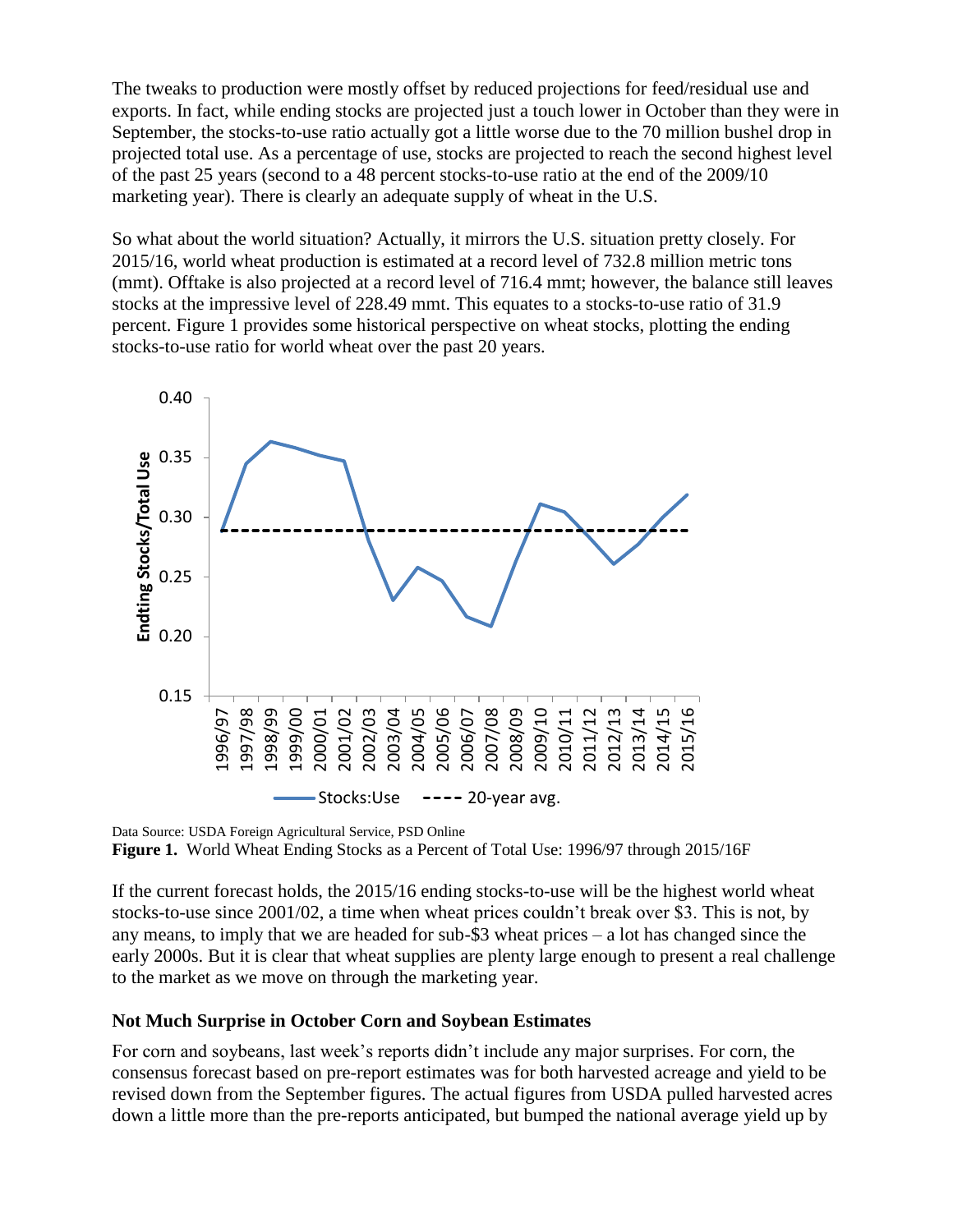half a bushel. On balance, this month's corn production estimate came in at 13.555 billion bushels: 30 million bushels lower than last month, but still bigger than the average pre-report estimate. Table 2 shows the complete U.S. corn balance sheet including last week's revised estimates.

|                         |         |         |                 | 2015/16         |                 |  |
|-------------------------|---------|---------|-----------------|-----------------|-----------------|--|
|                         | 2012/13 | 2013/14 | 2014/15         | September       | October         |  |
|                         |         |         | million acres   |                 |                 |  |
| <b>Planted Acres</b>    | 97.3    | 95.4    | 90.6            | 88.9            | 88.4            |  |
| <b>Harvested Acres</b>  | 87.4    | 87.5    | 83.1            | 81.1            | 80.7            |  |
|                         |         |         | bushels         |                 |                 |  |
| Yield (harv. ac.)       | 123.1   | 158.1   | 171.0           | 167.5           | 168.0           |  |
|                         |         |         | million bushels |                 |                 |  |
| <b>Beginning Stocks</b> | 989     | 821     | 1,232           | 1,732           | 1,731           |  |
| Production              | 10,755  | 13,829  | 14,216          | 13,585          | 13,555          |  |
| <b>Imports</b>          | 160     | 36      | 32              | 30              | 30              |  |
| <b>Total Supply</b>     | 11,904  | 14,686  | 15,479          | 15,347          | 15,316          |  |
| Feed & Residual         | 4,315   | 5,040   | 5,317           | 5,275           | 5,275           |  |
| Ethanol                 | 4,641   | 5,124   | 5,207           | 5,250           | 5,250           |  |
| Other FSI               | 1,397   | 1,369   | 1,359           | 1,380           | 1,380           |  |
| Exports                 | 730     | 1,920   | 1,864           | 1,850           | 1,850           |  |
| <b>Total Use</b>        | 11,083  | 13,454  | 13,748          | 13,755          | 13,755          |  |
| <b>Ending Stocks</b>    | 821     | 1,232   | 1,731           | 1,592           | 1,561           |  |
| Stocks:Use              | 7.4%    | 9.2%    | 12.6%           | 11.6%           | 11.3%           |  |
| Avg. Price              | \$6.89  | \$4.46  | 3.70            | $$3.45 - $4.05$ | $$3.50 - $4.10$ |  |

**Table 2.** U.S. Corn Supply and Use Estimates

Source: USDA World Agricultural Outlook Board

As noted, one surprise (albeit a rather mild one) in the corn figures for this month was the slight increase in national average corn yield. Of course, any change in the corn yield estimate implies changes in the state level yield figures that in the aggregate compose the national yield. This year's state-level yield estimates are kind of interesting given the fairly wide divergence in crop conditions throughout this growing season. As I have discussed in previous issues of this newsletter over the past few months, conditions differed greatly across the Corn Belt this year. The eastern part of the Belt struggled with excessive rainfall far into the season this year. By contrast, western parts of the Belt enjoyed very good conditions for much of the year.

This month's yield estimates illustrate the effects of this year's discrepancy in crop conditions. In Indiana and Illinois, this year's yields are projected at 156 and 170 bushels per acre, respectively. Last year, Indiana and Illinois both enjoyed record yields of 188 and 200 bushels per acre, respectively. In contrast, yields in Iowa, Minnesota, Nebraska, North Dakota and South Dakota are currently projected to be up this year compared to last year. In fact, if current projections hold, this year's yields will be new records for all of those states with the exception of North Dakota. Minnesota is a particular stand-out. This month's estimate is for a state average corn yield of 184 bushels per acre in Minnesota. That's an 18 percent improvement over last year's 156 bushels and it's 4 percent better than the current record yield of 177 bushels per acre established in 2010.

Given the early and persistent problems this year in the eastern Corn Belt, it has long been a virtual certainty that this year's national average yields would lag last year's. But it's remarkable how close we are getting based on very good crop performance in other parts of the country.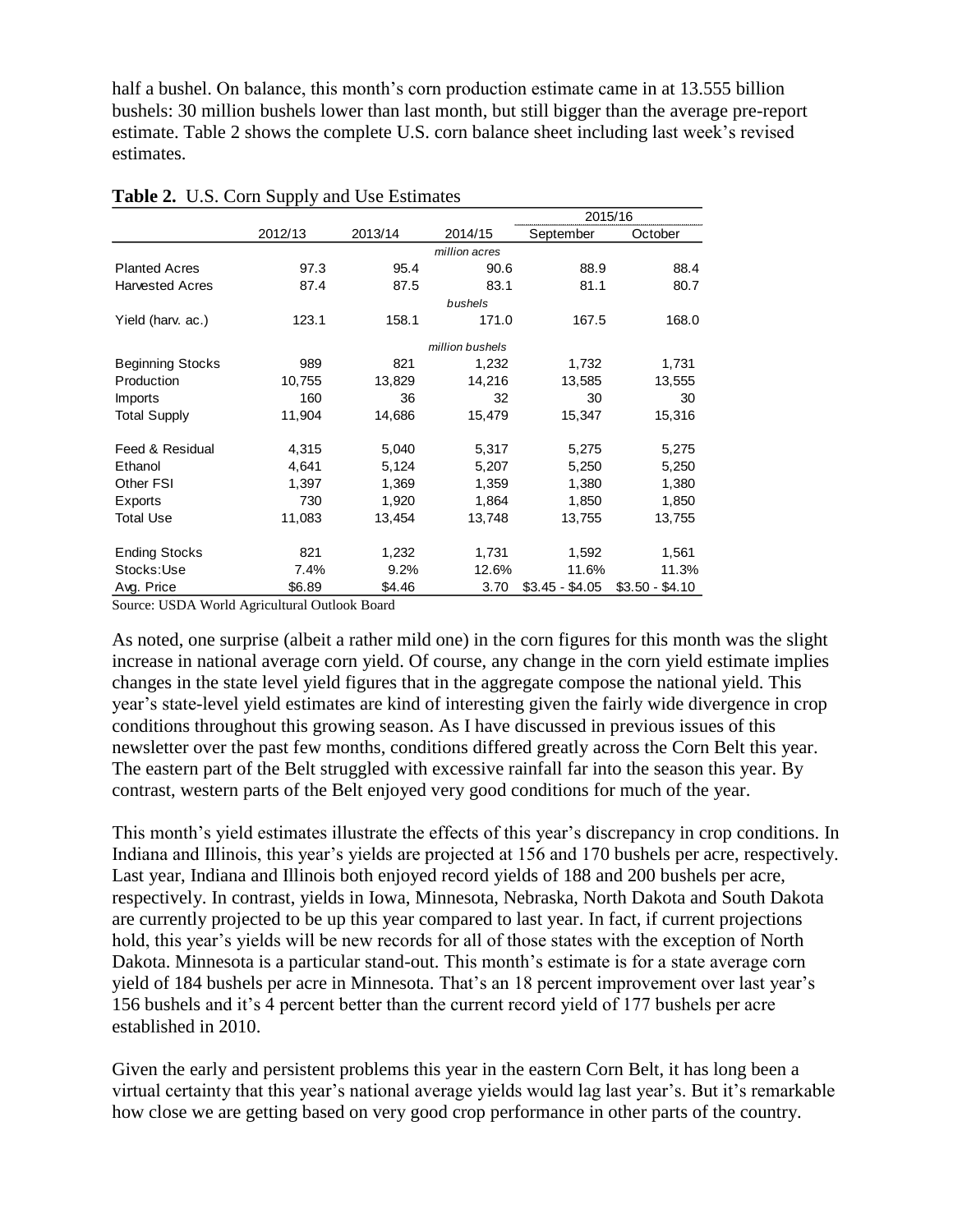Soybean supply and use estimates were a bit more positive than the corn estimates this month. Going into the report, pretty much everyone expected a substantial drop in the estimate of harvested acres. The pre-report consensus was for harvested acres to be dropped by around 600 thousand acres. The actual harvested acres figure in last week's Crop Production report came in at a little over a million acres below the September estimate. The national average yield estimate was bumped up by one-tenth of a bushel (as anticipated in the pre-reports) to offset the acreage reduction to a small degree; but the bottom line on last week's soybean production estimate is that it was well to the low side of pre-report expectations. The complete U.S. soybean supply and use balance sheet is shown in Table 3 below.

|                                                                                                                                                                                                                                                                                                                                                                                                                                                                                                                                                                                                                                                              |                                                                                     |         |                 | 2015/16         |                 |  |
|--------------------------------------------------------------------------------------------------------------------------------------------------------------------------------------------------------------------------------------------------------------------------------------------------------------------------------------------------------------------------------------------------------------------------------------------------------------------------------------------------------------------------------------------------------------------------------------------------------------------------------------------------------------|-------------------------------------------------------------------------------------|---------|-----------------|-----------------|-----------------|--|
|                                                                                                                                                                                                                                                                                                                                                                                                                                                                                                                                                                                                                                                              | 2012/13                                                                             | 2013/14 | 2014/15         | September       | October         |  |
|                                                                                                                                                                                                                                                                                                                                                                                                                                                                                                                                                                                                                                                              |                                                                                     |         | million acres   |                 |                 |  |
| <b>Planted Acres</b>                                                                                                                                                                                                                                                                                                                                                                                                                                                                                                                                                                                                                                         | 77.2                                                                                | 76.8    | 83.3            | 84.3            | 83.2            |  |
| <b>Harvested Acres</b>                                                                                                                                                                                                                                                                                                                                                                                                                                                                                                                                                                                                                                       | 76.1                                                                                | 76.3    | 82.6            | 83.5            | 82.4            |  |
|                                                                                                                                                                                                                                                                                                                                                                                                                                                                                                                                                                                                                                                              |                                                                                     |         | bushels         |                 |                 |  |
| Yield (harv.ac.)                                                                                                                                                                                                                                                                                                                                                                                                                                                                                                                                                                                                                                             | 40.0                                                                                | 44.0    | 47.5            | 47.1            | 47.2            |  |
|                                                                                                                                                                                                                                                                                                                                                                                                                                                                                                                                                                                                                                                              |                                                                                     |         | million bushels |                 |                 |  |
| Beginning Stocks                                                                                                                                                                                                                                                                                                                                                                                                                                                                                                                                                                                                                                             | 169                                                                                 | 141     | 92              | 210             | 191             |  |
| Production                                                                                                                                                                                                                                                                                                                                                                                                                                                                                                                                                                                                                                                   | 3,042                                                                               | 3,358   | 3,927           | 3,935           | 3,888           |  |
| Imports                                                                                                                                                                                                                                                                                                                                                                                                                                                                                                                                                                                                                                                      | 41                                                                                  | 72      | 33              | 30              | 30              |  |
| <b>Total Supply</b>                                                                                                                                                                                                                                                                                                                                                                                                                                                                                                                                                                                                                                          | 3,252                                                                               | 3,570   | 4,052           | 4,175           | 4,109           |  |
|                                                                                                                                                                                                                                                                                                                                                                                                                                                                                                                                                                                                                                                              |                                                                                     |         |                 |                 |                 |  |
| Crush                                                                                                                                                                                                                                                                                                                                                                                                                                                                                                                                                                                                                                                        | 1,689                                                                               | 1,734   | 1,875           | 1,870           | 1,880           |  |
| Exports                                                                                                                                                                                                                                                                                                                                                                                                                                                                                                                                                                                                                                                      | 1,317                                                                               | 1,638   | 1,843           | 1,725           | 1,675           |  |
| Seed                                                                                                                                                                                                                                                                                                                                                                                                                                                                                                                                                                                                                                                         | 89                                                                                  | 97      | 97              | 92              | 92              |  |
| Residual                                                                                                                                                                                                                                                                                                                                                                                                                                                                                                                                                                                                                                                     | 16                                                                                  | 10      | 46              | 38              | 38              |  |
| <b>Total Use</b>                                                                                                                                                                                                                                                                                                                                                                                                                                                                                                                                                                                                                                             | 3,111                                                                               | 3,478   | 3,861           | 3,725           | 3,685           |  |
| <b>Ending Stocks</b>                                                                                                                                                                                                                                                                                                                                                                                                                                                                                                                                                                                                                                         | 141                                                                                 | 92      | 191             | 450             | 425             |  |
| S:U                                                                                                                                                                                                                                                                                                                                                                                                                                                                                                                                                                                                                                                          | 4.5%                                                                                | 2.6%    | 4.9%            | 12.1%           | 11.5%           |  |
| Avg. Price                                                                                                                                                                                                                                                                                                                                                                                                                                                                                                                                                                                                                                                   | \$14.40                                                                             | \$13.00 | \$10.10         | $$8.40 - $9.90$ | \$8.40 - \$9.90 |  |
| Source: USDA World Agricultural Outlook Board                                                                                                                                                                                                                                                                                                                                                                                                                                                                                                                                                                                                                |                                                                                     |         |                 |                 |                 |  |
| Outside of the production adjustments, there wasn't just a whole lot of positive news in the<br>soybean balance sheet. Minor changes to the 2014/15 balance sheet did drop carry-in from 2<br>million bushels last month to 191 million bushels this month. On the other hand, use estimate<br>for 2015/16 were dropped by 40 million bushels, reflecting a 10 million bushel increase in<br>domestic crush and a 50 million bushel decrease in projected exports. On balance, the estima<br>soybean ending stocks was pulled down from 450 million bushels to 425 million bushels $-$ s<br>very challenging supply situation for the market moving forward. |                                                                                     |         |                 |                 |                 |  |
| <b>Pumpkin Pie Filling in Short SupplyAnd Other Signs of the Apocalypse</b>                                                                                                                                                                                                                                                                                                                                                                                                                                                                                                                                                                                  |                                                                                     |         |                 |                 |                 |  |
| Last week, several media outlets were buzzing with news that pumpkin pie filling may be in<br>short supply this year. Shoppers were basically advised to buy up as much of the spiced oran<br>gold as they could get their hands on and do their best to safeguard it against the pie-deprive<br>mobs that will inevitably rampage through our streets sometime between now and about<br>November 28.                                                                                                                                                                                                                                                        |                                                                                     |         |                 |                 |                 |  |
| It seems a little early in the season for the "how are we going to deal with the shortage of                                                                                                                                                                                                                                                                                                                                                                                                                                                                                                                                                                 | " stories that seem to come up around all the major holidays – including Super Bowl |         |                 |                 |                 |  |

|  |  |  |  |  |  | Table 3. U.S. Soybeans Supply and Use Estimates |
|--|--|--|--|--|--|-------------------------------------------------|
|--|--|--|--|--|--|-------------------------------------------------|

Outside of the production adjustments, there wasn't just a whole lot of positive news in the soybean balance sheet. Minor changes to the 2014/15 balance sheet did drop carry-in from 210 million bushels last month to 191 million bushels this month. On the other hand, use estimates for 2015/16 were dropped by 40 million bushels, reflecting a 10 million bushel increase in domestic crush and a 50 million bushel decrease in projected exports. On balance, the estimate of soybean ending stocks was pulled down from 450 million bushels to 425 million bushels – still a very challenging supply situation for the market moving forward.

### **Pumpkin Pie Filling in Short Supply…And Other Signs of the Apocalypse**